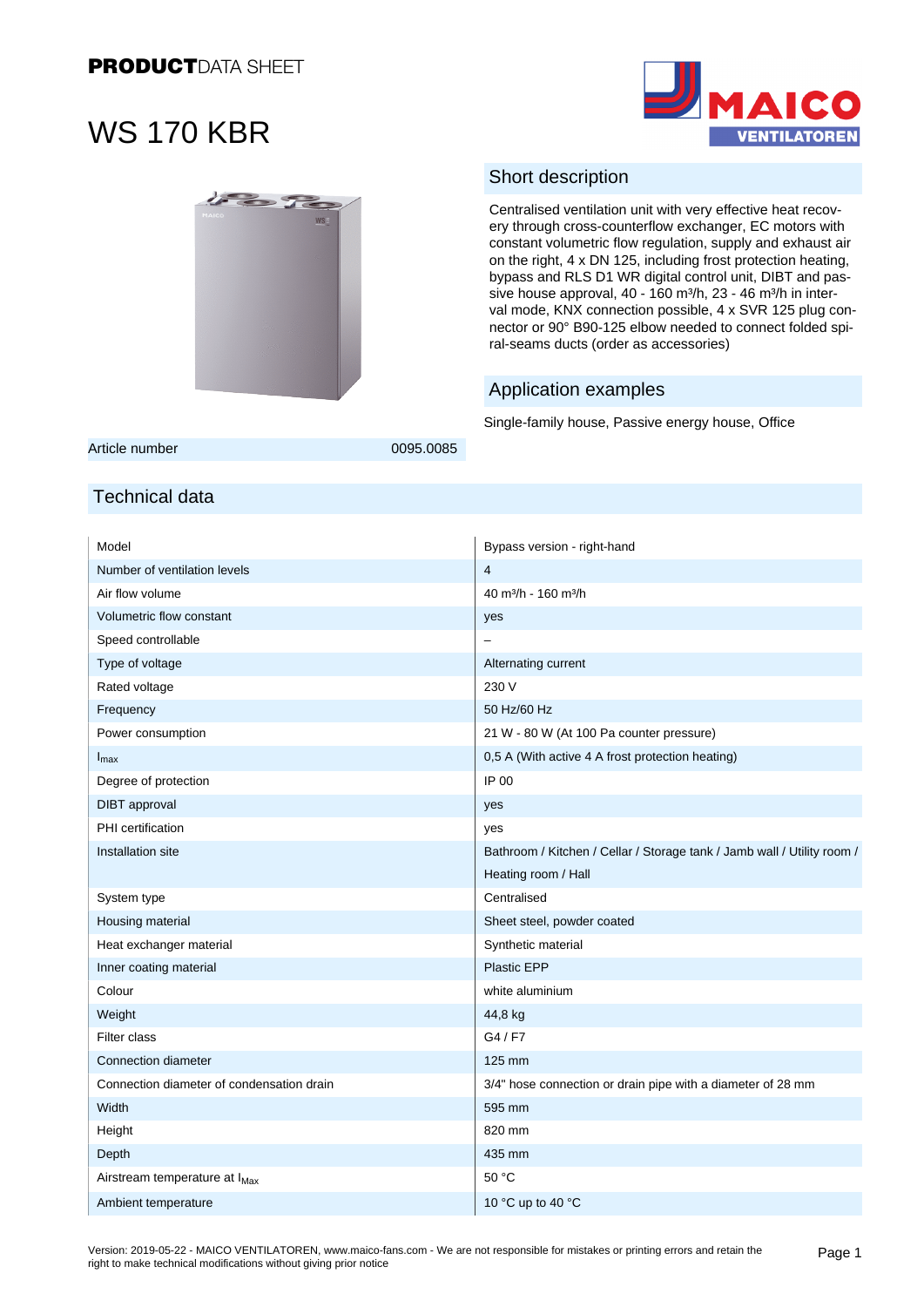

| Degree of heat provision                    | 94 %                                                            |
|---------------------------------------------|-----------------------------------------------------------------|
| Heat exchanger construction type            | Cross-counterflow                                               |
| <b>Bypass</b>                               | automatic                                                       |
| Frost protection                            | integrated                                                      |
| Enthalpy heat exchanger                     | <b>No</b>                                                       |
| Antifreeze circuit                          | yes                                                             |
| Summer circuit                              | Exhaust air                                                     |
| Filter monitoring                           | with time control                                               |
| Humidity control                            | optional with HY 5, HY 5 I, HY 10 AP, HY 10 UP                  |
| $CO2$ -control (optional)                   | <b>SKD</b>                                                      |
| Air quality control (optional)              | EAQ 10/2                                                        |
| KNX connection (optional)                   | to be supplied by the customer                                  |
| <b>MODBUS</b> interface                     | <b>No</b>                                                       |
| Control unit included in scope of delivery. | <b>RLS D1 WR</b>                                                |
| Control unit (optional)                     | RLS 1 WR                                                        |
| Wireless switch on/off (optional)           | <b>XE 1, XS 1</b>                                               |
| EnOcean wireless integration (optional)     | <b>No</b>                                                       |
| Mobile control                              | <b>No</b>                                                       |
| Housing emission sound pressure level       | 32 dB(A) / 34 dB(A) / 35 dB(A) (Spacing 1m, sound absorption 10 |
|                                             | m <sup>2</sup>                                                  |
| Approval number                             | Z-51.3-292                                                      |
| Packing unit                                | 1 piece                                                         |
| Range                                       | K                                                               |
| GTIN (EAN)                                  | 4012799950851                                                   |

### Sound power level in octave range

|                          | 63 Hz | 125 Hz | 250 Hz | 500 Hz | 1 kHz | 2 kHz | 4 kHz | 8 kHz          | <b>Total</b> |
|--------------------------|-------|--------|--------|--------|-------|-------|-------|----------------|--------------|
| $L_{WA2}$ , Step         | 23    | 29     | 28     | 28     | 26    | 20    | 14    | $\overline{4}$ | 34           |
| $1$ (dB(A))              |       |        |        |        |       |       |       |                |              |
| $L_{WA5}$ , Step         | 25    | 36     | 34     | 34     | 38    | 30    | 18    | 5              | 43           |
| $1$ (dB(A))              |       |        |        |        |       |       |       |                |              |
| $L_{WA6}$ , Step         | 25    | 36     | 37     | 35     | 42    | 32    | 20    | 6              | 45           |
| $1$ (dB(A))              |       |        |        |        |       |       |       |                |              |
| L <sub>WA2</sub> , Level | 27    | 28     | 29     | 29     | 28    | 21    | 15    | 3              | 36           |
| 2(dB(A))                 |       |        |        |        |       |       |       |                |              |
| L <sub>WA5</sub> , Level | 26    | 36     | 36     | 36     | 41    | 32    | 19    | 4              | 44           |
| 2(dB(A))                 |       |        |        |        |       |       |       |                |              |
| L <sub>WA6</sub> , Level | 26    | 37     | 39     | 37     | 44    | 35    | 23    | 8              | 46           |
| 2(dB(A))                 |       |        |        |        |       |       |       |                |              |
| L <sub>WA2</sub> , Level | 22    | 29     | 32     | 31     | 30    | 23    | 17    | 4              | 37           |
| 3(dB(A))                 |       |        |        |        |       |       |       |                |              |
| $L_{WA5}$ , Level        | 18    | 35     | 37     | 37     | 44    | 37    | 22    | 8              | 46           |
| 3(dB(A))                 |       |        |        |        |       |       |       |                |              |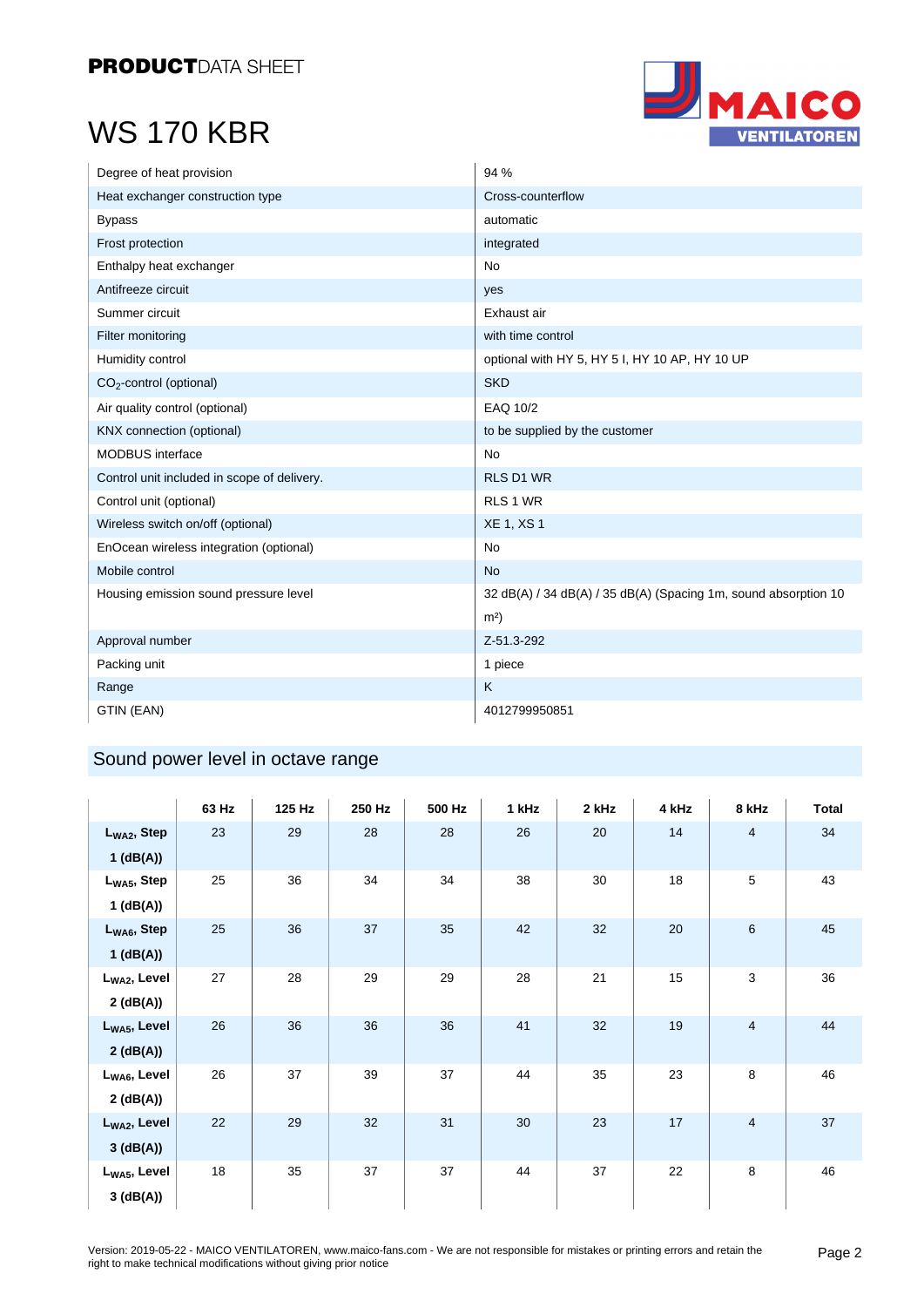

|                   | 63 Hz | 125 Hz | 250 Hz | 500 Hz | ' kHz | 2 kHz | 4 kHz | 8 kHz | <b>Total</b> |
|-------------------|-------|--------|--------|--------|-------|-------|-------|-------|--------------|
| $L_{WA6}$ , Level | 23    | 36     | 40     | 39     | 47    | 40    | 25    |       | 49           |
| $3$ (dB(A))       |       |        |        |        |       |       |       |       |              |

 $L_{WA2}$ = housing sound power level in dB.

L<sub>WA5</sub>= free inlet sound power level in dB.

L<sub>WA6</sub>= free outlet sound power level in dB.

 $L_{WAS}$ ,  $L_{WAS}$  = sound power level emitted to the free surroundings. Measured at a subsequent operating point on the connections facing the room.  $L_{WAS}$  Exhaust air connections,  $L_{WAS}$  Supply air connections.

Operating point, level 1: Air volume 70 m<sup>3</sup>/h and external pressure 100 Pa

Operating point, level 2: Air volume 100 m³/h and external pressure 100 Pa

Operating point, level 3: Air volume 130 m<sup>3</sup>/h and external pressure 100 Pa

In accordance with DIN 45635, Part 38, April 1986.

#### Characteristic curve



- I Interval / vacation operation for humidity protection
- 1 Reduced ventilation
- 2 Nominal ventilation
- 3 Intensive / Party operation
- 4 Recommended setting range